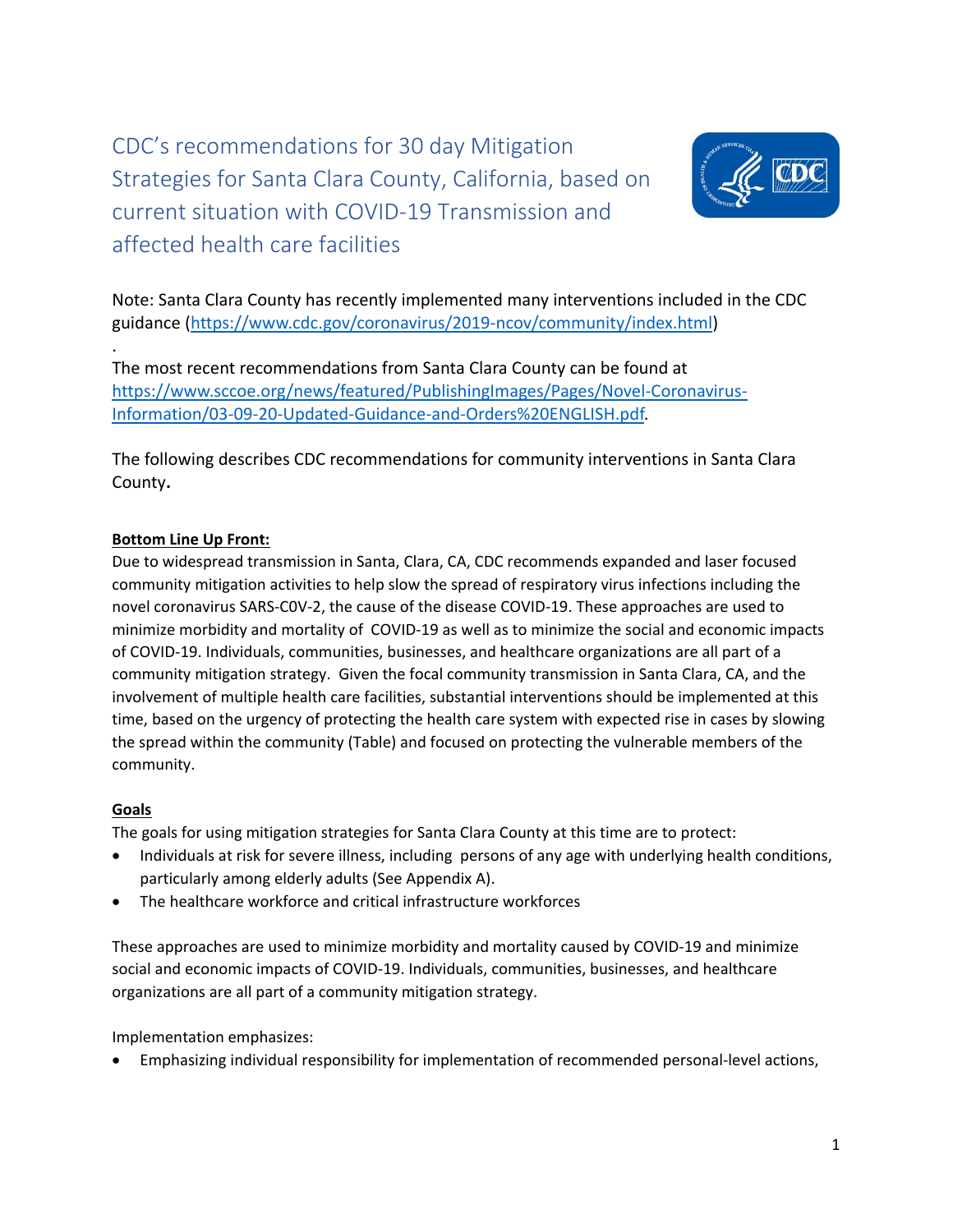- Empowering businesses, schools, and community organizations to implement recommended actions, particularly in ways that protect persons at risk of severe illness such as older adults and persons with serious underlying health conditions (e.g., Dialysis patients, congestive heart failure, emphysema)
- Focusing on settings that provide critical services to implement recommended actions to protect critical infrastructure and individuals at risk of severe disease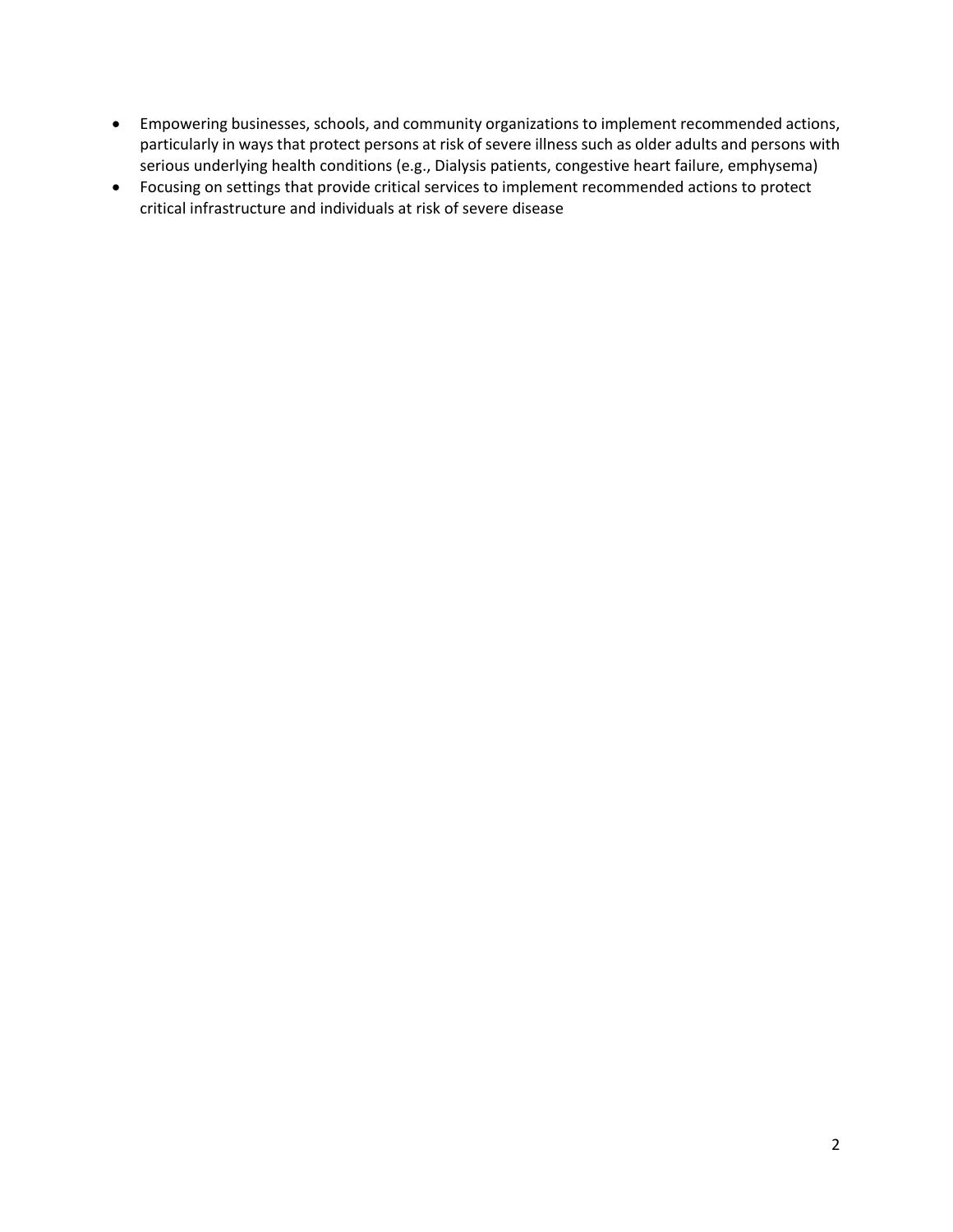## **Table Community mitigation strategies for Santa Clara County,**

| For Every Individual    | Monitor local information about COVID-19 in your community.<br>$\bullet$                           |
|-------------------------|----------------------------------------------------------------------------------------------------|
| and Family at Home      | Practice personal protective measures (e.g. hand washing).<br>$\bullet$                            |
|                         | Put household plan into action<br>$\bullet$                                                        |
|                         | Ensure 30 day supply of all medicines.<br>$\bullet$                                                |
|                         | Individuals at risk of severe illness should stay at home avoiding gatherings or<br>$\bullet$      |
|                         | other situations of potential exposures, including travel, church attendance, social               |
|                         | events with 10 or more people                                                                      |
|                         | Other individuals without such risk factors should adapt to disruptions in routine<br>$\bullet$    |
|                         | activities (e.g., school and/or work closures) by using remote participation such as               |
|                         | telework where feasible or online classes or home study (E-learning).                              |
| For Every               | Schools should arrange for students at risk of severe illness for distance learning,<br>$\bullet$  |
| School/childcare        | e-learning.                                                                                        |
|                         | Implement social distancing measures, e.g.:<br>$\bullet$                                           |
|                         | Cancel large gatherings (e.g., assemblies)<br>$\circ$                                              |
|                         | Alter schedules to reduce mixing (e.g., stagger recess, entry/dismissal<br>$\circ$                 |
|                         | times)                                                                                             |
|                         | Limit all classroom mixing<br>$\circ$                                                              |
|                         | Limit inter-school interactions of all types<br>$\circ$                                            |
|                         | Consider distance or e-learning in schools with higher risk populations<br>$\circ$                 |
|                         | (e.g., greater proportion of special needs children)                                               |
|                         | Consider regular health checks (e.g., temperature and respiratory symptom<br>$\bullet$             |
|                         | screening on arrival at school) of students, staff, and visitors or home monitoring.               |
|                         | Short-term dismissals for school and extracurricular activities as needed (e.g., if<br>$\bullet$   |
|                         | cases in staff/students) for cleaning and contact tracing                                          |
|                         | Upcoming spring breaks could be extended (start early or extend by one week) to<br>$\bullet$       |
|                         | gain additional time for health care facilities to increase preparedness.                          |
|                         | Cancellation of all school-associated congregations, particularly those with<br>$\bullet$          |
|                         | participation of high-risk individuals.                                                            |
|                         | Consider implementing distance learning if feasible<br>$\bullet$                                   |
|                         |                                                                                                    |
| Every assisted living   | Implement social distancing measures, e.g.:<br>$\bullet$                                           |
| facility, senior living | Cancel large gatherings (e.g., group social events with 10 or more people)<br>$\circ$              |
| facility and adult day  | o Alter schedules to reduce mixing (e.g., stagger meal, activity,                                  |
| program                 | arrival/departure times)                                                                           |
|                         | Limit programs with external staff<br>$\circ$                                                      |
|                         | Daily upon arrival temperature and respiratory symptom screening of attendees,<br>٠                |
|                         | staff.                                                                                             |
|                         | Staff should wear masks and wash hands thoroughly before entering and after exit<br>$\bullet$      |
|                         | of room of inhabitants                                                                             |
|                         | Consider suspension of new admissions to facilities<br>$\bullet$                                   |
|                         | Short-term closures as needed (e.g., if cases in staff, residents or clients who live<br>$\bullet$ |
|                         | elsewhere) for cleaning and contact tracing                                                        |
|                         | Longer-term closure or quarantine of facility until situation resolved.                            |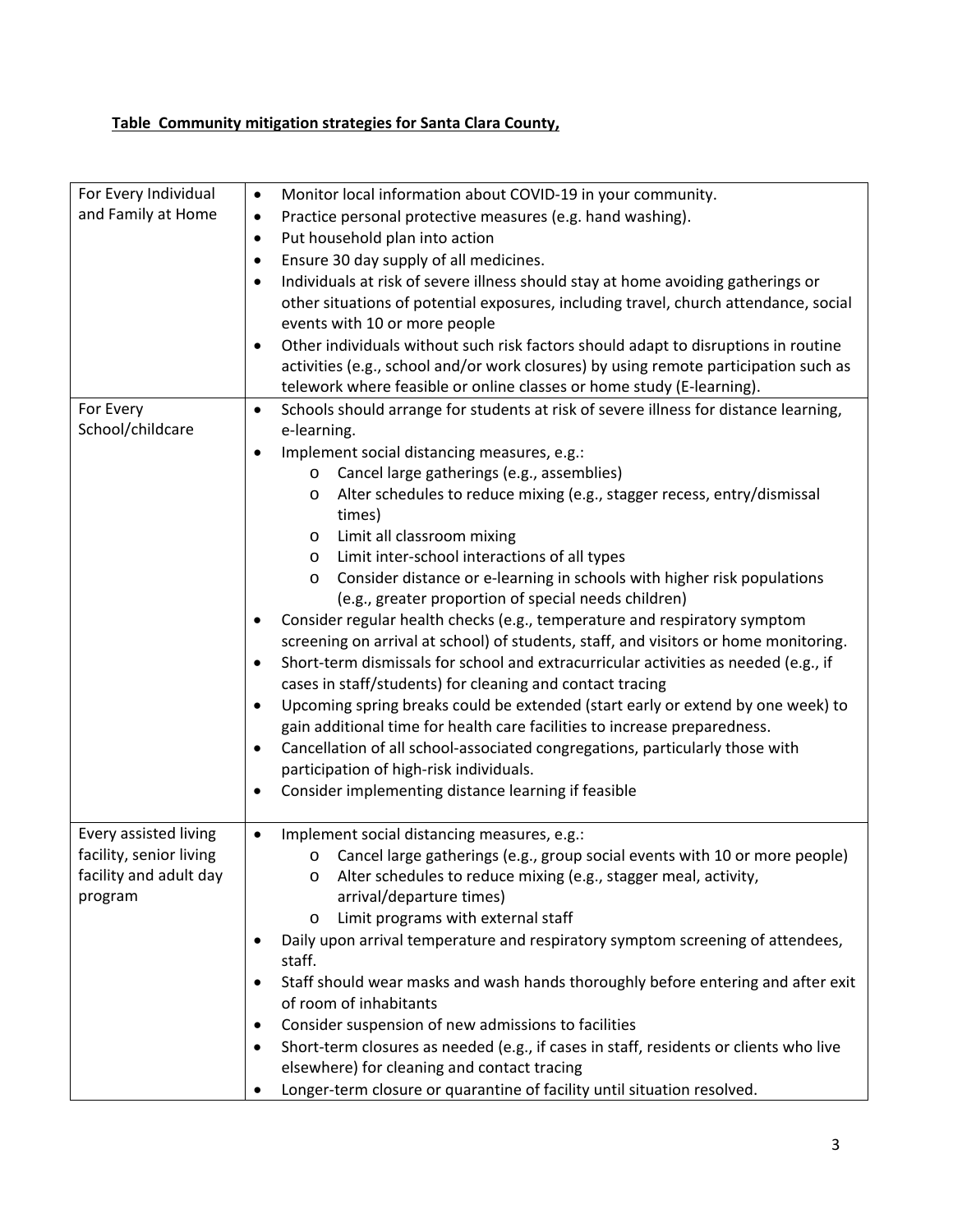|                                                           | Suspend visitor access but arrange for alternate means for family members to<br>$\bullet$<br>communicate (e.g., staff assist with phone calls or videoconferences with visitors).<br>Exceptions for end-of-life family visits need to be considered, with limited access<br>$\bullet$<br>of visitors to other areas or people in the facility and these patients should be in a<br>different areas to ensure other clients are not exposed to outside guests.                                                                                                                                                                                                                                                                                                                                     |
|-----------------------------------------------------------|---------------------------------------------------------------------------------------------------------------------------------------------------------------------------------------------------------------------------------------------------------------------------------------------------------------------------------------------------------------------------------------------------------------------------------------------------------------------------------------------------------------------------------------------------------------------------------------------------------------------------------------------------------------------------------------------------------------------------------------------------------------------------------------------------|
| Every Workplace                                           | Encourage staff to telework (when feasible depending on job type)<br>$\bullet$<br>Expand sick leave policies<br>$\bullet$<br>Implement social distancing measures, e.g.:<br>$\bullet$<br>Spacing workers at the worksite<br>$\circ$<br>Staggering work schedules<br>$\circ$<br>Decreasing social contacts in the workplace (limit in-person meetings)<br>$\circ$<br>All break areas must accommodate distancing with regular disinfection of<br>$\circ$<br>all eating surfaces<br>Eliminate large work-related gatherings (e.g., staff meetings, after-work functions)<br>$\bullet$<br>Cancel non-essential work travel<br>$\bullet$<br>Regular health checks on arrival each day (e.g., temperature and respiratory<br>$\bullet$<br>symptom screening) of staff and visitors entering buildings. |
|                                                           | Implement extended telework arrangements (when feasible)<br>$\bullet$                                                                                                                                                                                                                                                                                                                                                                                                                                                                                                                                                                                                                                                                                                                             |
|                                                           | Ensure flexible leave policies for staff who need to stay home due to<br>$\bullet$<br>school/childcare dismissals and to encourage individuals to stay home if they are<br>sick.                                                                                                                                                                                                                                                                                                                                                                                                                                                                                                                                                                                                                  |
|                                                           | Cancel work-sponsored conferences, tradeshows, etc.<br>$\bullet$                                                                                                                                                                                                                                                                                                                                                                                                                                                                                                                                                                                                                                                                                                                                  |
| <b>Every Community and</b><br>Faith-based<br>Organization | Implement social distancing. Reduce activities (e.g., religious services, group<br>$\bullet$<br>congregation), especially for organizations with individuals at risk of severe illness.<br>Offer video/audio of events.                                                                                                                                                                                                                                                                                                                                                                                                                                                                                                                                                                           |
|                                                           | Determine methods to continue providing support services to individuals at risk of<br>$\bullet$<br>severe disease (services, meals, checking in) while limiting group settings and<br>exposures                                                                                                                                                                                                                                                                                                                                                                                                                                                                                                                                                                                                   |
|                                                           | Cancel large gatherings (e.g., >250 people) or move to smaller groupings.<br>$\bullet$<br>Professional and college sporting events as well as concerts should be cancelled or<br>broadcast without audience participation.                                                                                                                                                                                                                                                                                                                                                                                                                                                                                                                                                                        |
|                                                           | For organizations that serve high-risk communities, cancel gatherings of more than<br>$\bullet$                                                                                                                                                                                                                                                                                                                                                                                                                                                                                                                                                                                                                                                                                                   |
|                                                           | 10 people and stagger access to support services.                                                                                                                                                                                                                                                                                                                                                                                                                                                                                                                                                                                                                                                                                                                                                 |
|                                                           | Consider canceling faith-based and community gatherings of any size or move to<br>$\bullet$<br>video-accessible venues or postpone/cancel.                                                                                                                                                                                                                                                                                                                                                                                                                                                                                                                                                                                                                                                        |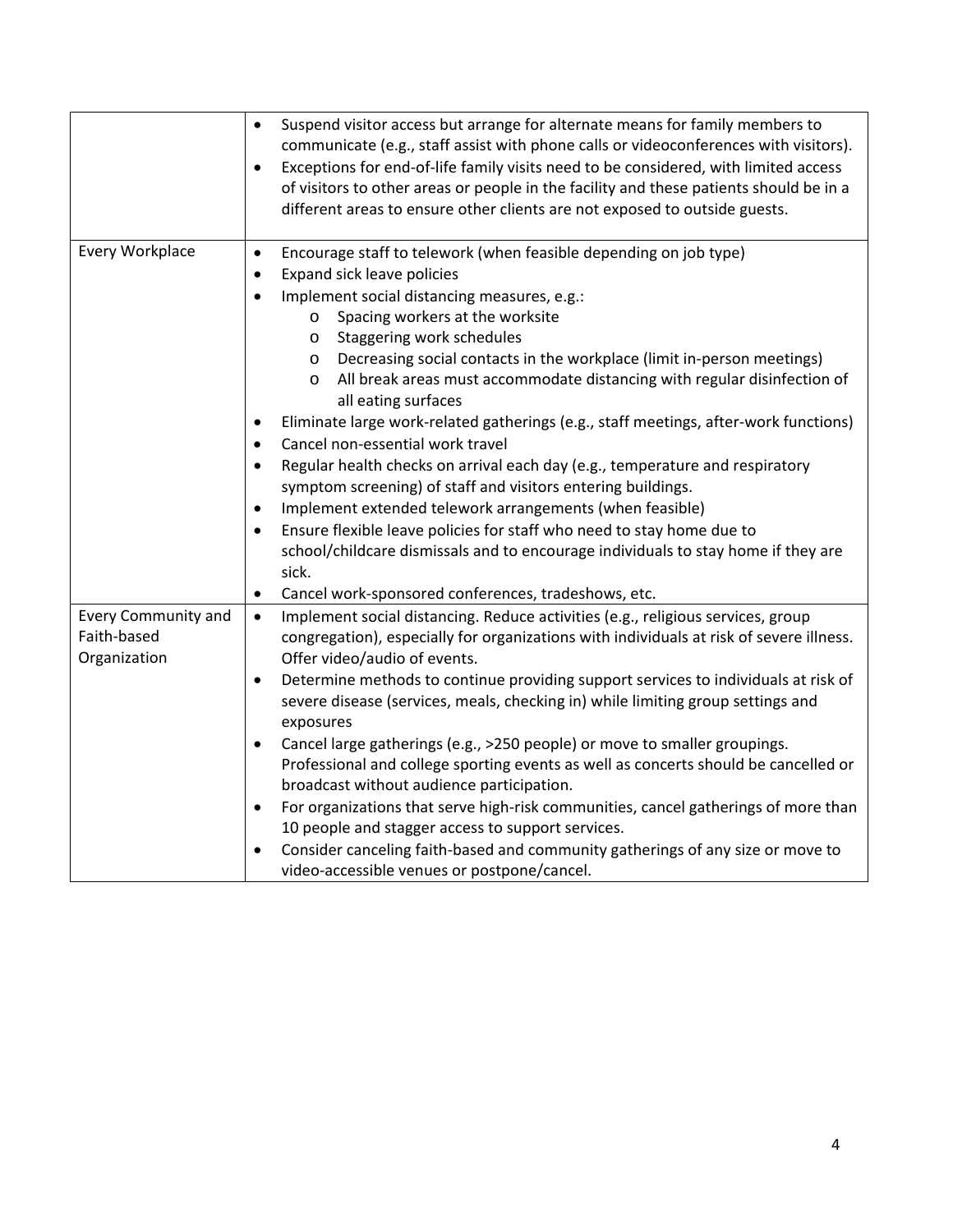| Healthcare settings    | Consider implementing temperature/symptom checks for staff, visitors, limit<br>$\bullet$        |
|------------------------|-------------------------------------------------------------------------------------------------|
| and healthcare         | visitor movement in the facility                                                                |
| provider (includes     | Implement triage before entering facilities (e.g. parking lot triage, front door);<br>$\bullet$ |
| outpatient, nursing    | phone triage and telemedicine; limit unnecessary healthcare visits                              |
| homes/long-term care   | Actively monitor HCP absenteeism and respiratory illness among HCP and patients<br>$\bullet$    |
| facilities, inpatient, | Actively monitor PPE supplies<br>$\bullet$                                                      |
| telehealth)            | Establish processes to evaluate and test large numbers of patients and HCP with<br>$\bullet$    |
|                        | respiratory symptoms (e.g. designated clinics for people with fever, surge tent for             |
|                        | overflow triage, offsite testing locations)                                                     |
|                        | Permit asymptomatic exposed HCP to work while wearing a facemask<br>$\bullet$                   |
|                        | Cross train HCP for working in other units to support staffing shortages<br>$\bullet$           |
|                        | Restrict all visitors from facility entry to reduce facility-based transmission;<br>$\bullet$   |
|                        | exceptions for end-of-life visitors but restrict such visitors movement within the              |
|                        | facility.                                                                                       |
|                        | Identify areas of operations that may be subject to alternative standards of care<br>$\bullet$  |
|                        | and implement necessary changes (e.g., allowing mildly symptomatic HCP to work                  |
|                        | while wearing a facemask)                                                                       |
|                        | Cancel elective and non-urgent procedures<br>$\bullet$                                          |
|                        | Consider suspension of new admissions to facilities<br>$\bullet$                                |
|                        | Establish cohort units or facilities for large numbers of patients<br>٠                         |
|                        | Consider requiring all HCP to wear a facemask when in the facility depending on<br>٠            |
|                        | supply                                                                                          |
|                        |                                                                                                 |
|                        |                                                                                                 |
|                        |                                                                                                 |

**Appendix A: Underlying medical conditions that may increase the risk of serious COVID-19 for individuals of any age.** 

- **Blood disorders** (e.g., sickle cell disease or on blood thinners)
- **Chronic kidney disease as defined by your doctor**. Patient has been told to avoid or reduce the dose of medications because kidney disease, or is under treatment for kidney disease, including receiving dialysis
- **Chronic liver disease as defined by your doctor**. (e.g., cirrhosis, chronic hepatitis) Patient has been told to avoid or reduce the dose of medications because liver disease or is under treatment for liver disease.